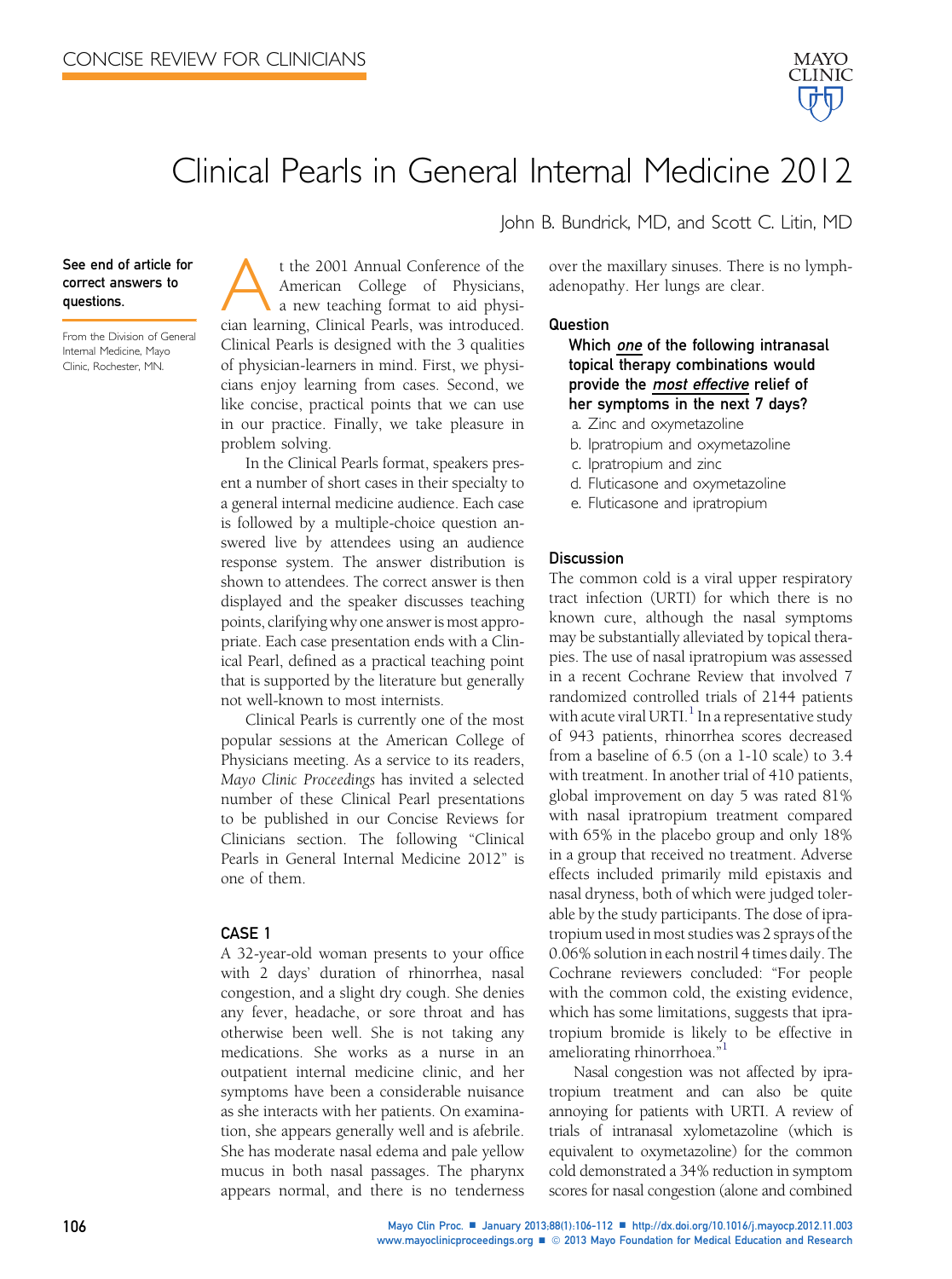with nasal ipratropium) compared with placebo.<sup>2</sup> Mild epistaxis was the only adverse effect. Treatment was used for up to 10 days, and there was no evidence of rhinitis medicamentosa in these trials (although it would be wise to avoid nasal decongestant use in patients with a history of rhinitis medicamentosa).

Trials of intranasal fluticasone in the common cold show a lack of benefit. Whereas oral zinc use has been found to modestly decrease the duration and severity of common cold symptoms, $3$  intranasal zinc use has no efficacy (and may lead to permanent anosmia).

### Clinical Pearl

Intranasal ipratropium and oxymetazoline treatment reduces the symptoms of rhinorrhea and nasal congestion (respectively) in the common cold.

## CASE 2

A 72-year-old woman presents with 4 months' duration of right upper quadrant anterior abdominal pain. The pain is described as a "deep burning ache" that is continuous for most of the day and is worse as the day progresses. It is better with lying down and bothers her only at night if she lies on either side. It is unaffected by meals. She has no history of trauma and has not had a rash. She has no back pain. Her medical history is remarkable for a remote cholecystectomy and a diagnosis of osteoporosis. Her medications include alendronate, 70 mg by mouth once weekly; vitamin D, 1000 U daily; and a calcium supplement, 600 mg twice daily. Her examination reveals moderate kyphosis and tenderness in the right lateral abdomen. There is no mass or organomegaly and no rash.

#### Question

## Which one of the following would be most likely to yield the diagnosis?

- a. Check for the Murphy sign
- b. Perform the Carnett maneuver
- c. Measure the rib-pelvis distance
- d. Thoracic spine films
- e. Computed tomography of the abdomen

## **Discussion**

In patients with osteoporosis, the cumulative effects of vertebral compression fractures (which are frequently occult) often lead to a narrowing of the distance between the lowest anterior rib (the 10th rib, at its most inferior point, which is generally the midaxillary line) and the top of the iliac crest. This narrowing can be easily measured by fingerbreadths on examination with the patient in the seated or standing position. Even in asymptomatic patients, this measurement may be a helpful diagnostic clue to the presence of subclinical compression fractures. A distance of 2 fingerbreadths or less progressively increases the odds of such fractures, and at 4 fingerbreadths they would be virtually excluded (negative likelihood ratio of  $(0.1)^{4,5}$ 

In this case, measurement of the ribpelvis distance would provide a further clue to the mechanism of her abdominal pain. If the distance were 1 fingerbreadth or less, and the tenderness could be localized to the tip of the 10th rib (which is the lowest anterior rib), then a clinical diagnosis of iliocostal syndrome (aka "ribs on pelvis syndrome") may be confidently established.<sup>[6](#page-5-0)</sup> Treatment is aimed at postural training (to avoid contact of the rib with the pelvis) and other physical therapy modalities. If these are not effective, then a local injection of anesthetic and corticosteroid may sometimes be of benefit. In all cases, reassurance as to the benign nature of the diagnosis and avoidance of further testing is helpful. A similar syndrome of back and flank pain may develop in these patients in which the tip of the 12th rib contacts the top of the pelvis posteriorly.<sup>[7](#page-5-0)</sup>

The Carnett maneuver is a test for abdominal wall pain that involves tensing the abdominal muscles while palpating a tender spot to see whether the pain increases (which localizes the pain to the abdominal wall and helps exclude intra-abdominal causes). Although generally a useful maneuver, in this case the pain is farther lateral than in most cases of abdominal wall pain and the context is weighted more toward a rib-tip mechanism of pain. Thoracic spine films would simply confirm her kyphosis but would be unlikely to provide further insight into the cause of her abdominal pain. Findings on computed tomography of the abdomen would be expected to be normal in iliocostal syndrome and would be unnecessary in this case.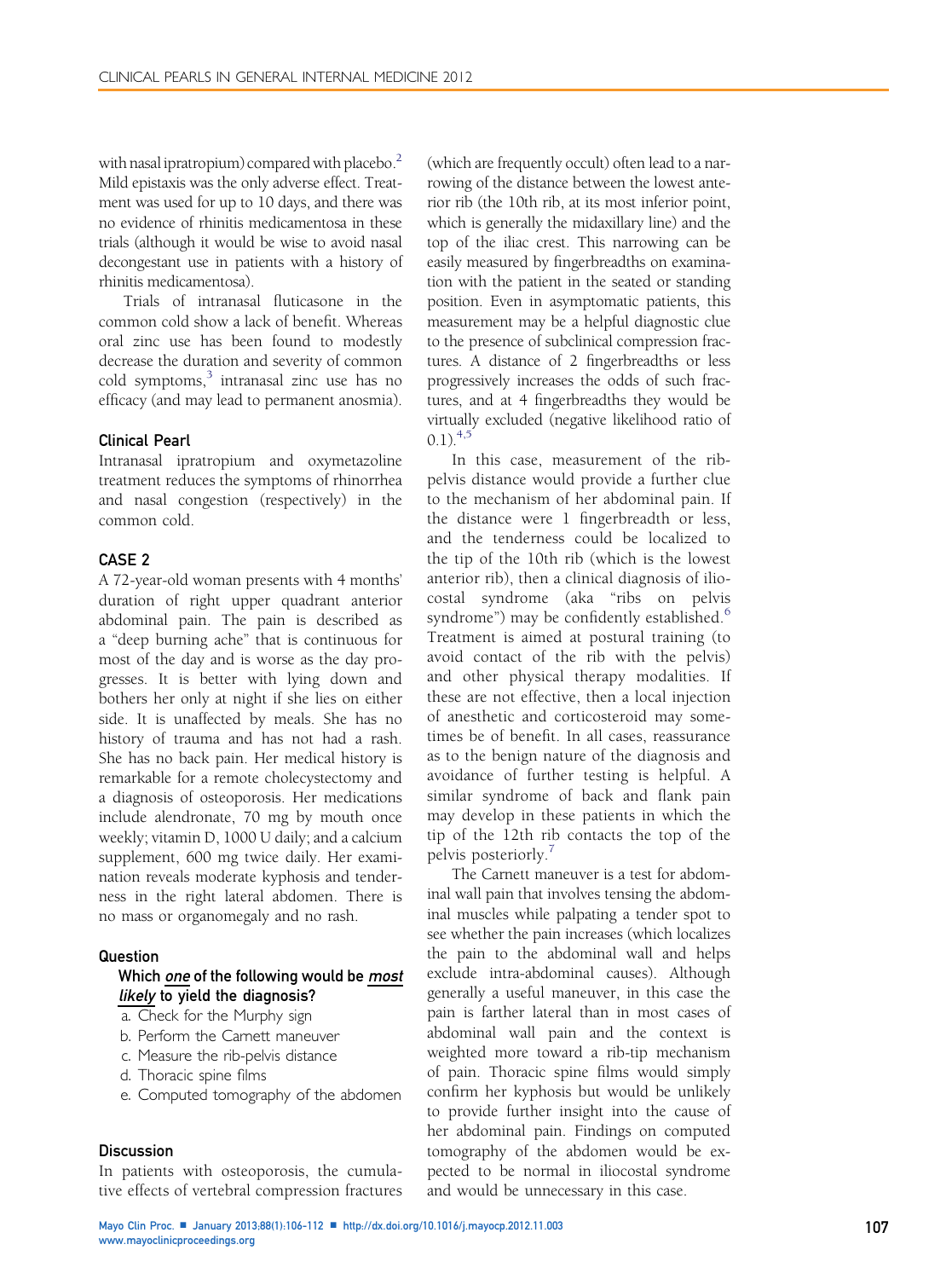# Clinical Pearl

Patients with osteoporosis may develop chronic pain over the tip of the 10th rib where it contacts the pelvis, and this may be strongly suspected based on features of the clinical examination.

# CASE 3

A 69-year-old man reports a history of nocturia that has become progressively more bothersome to him during the past couple of years. He now gets up 3 times at night to void and has trouble getting back to sleep each time. His daytime voiding pattern is normal (about 4 times during the day), and he has no hesitancy, decreased force of stream, urgency, or sensation of incomplete voiding. His wife has mentioned that he has snored loudly for many years, but she has not noticed any apnea. He has gained approximately 10 lb during the past year, but his fasting glucose level was recently only 92 mg/dL (to convert to mmol/L, multiply by 0.0555). His only medication is lisinopril, 10 mg/d, for hypertension. His body mass index is 34 (calculated as weight in kilograms divided by height in meters squared), and his blood pressure is 136/76 mm Hg. Heart and lungs are normal. There is trace pitting edema at the ankles. His prostate is mildly enlarged  $(1+)$ . Laboratory tests revealed normal serum sodium, potassium, creatinine, and calcium levels.

## Question

# Which *one* of the following diagnoses best explains his nocturia?

- a. Obstructive sleep apnea (OSA)
- b. Remobilization of peripheral edema
- c. Benign prostatic hypertrophy (BPH)
- d. Detrusor instability
- e. Superficial bladder cancer

# **Discussion**

Nocturia is a common symptom in older individuals (especially men) and may be associated with sleep disruption, poor quality of life, and falls at night. It generally arises in relation to reduced bladder capacity, increased nocturnal urine volume, or some combination of the two. Bladder causes include BPH, detrusor instability, and (less often) infection or tumor. Nocturnal urine volume in healthy individuals is much less than daytime output owing to decreased meal-related solute at night and a natural increase in vasopressin (antidiuretic hormone). This circadian increase in nocturnal antidiuretic hormone is blunted in elderly individuals and is one of many factors predisposing them to nocturia. Specific diseases may also increase nocturnal urine volume, including diabetes mellitus, congestive heart failure, renal disease, and hypercalcemia.<sup>8</sup>

More recently, OSA has been strongly linked to nocturia, which may occur in as many as 50% of patients with OSA.<sup>[9](#page-5-0)</sup> Levels of atrial natriuretic factor (ANF) have been documented to be significantly elevated in patients with OSA, and this is thought to be the mechanism of the nocturia. The elevated ANF level is most likely from right atrial stretch related to either the negative intrathoracic pressure directly, hypoxia-induced pulmonary vasoconstriction, or some combination of the two. Continuous positive airway pressure (CPAP) therapy has been shown to improve nocturia in concert with reducing the levels of ANF. One representative trial of CPAP treatment resulted in nocturia decreasing from a mean of 2.5 times per night to 0.7 times per night. More than 70% of the patients reported good to excellent relief of their nocturia with CPAP treatment in that study. $10$ 

Remobilization of edema on assuming the recumbent position at night is certainly a common cause of nocturia as well, but the present patient (even when examined toward the end of the day) does not have sufficient edema for that to be the cause. He has no daytime symptoms to suggest BPH, detrusor instability, or bladder neoplasm.

### Clinical Pearl

Nocturia is a common symptom in OSA and is substantially improved after initiation of CPAP therapy.

### CASE 4

A 62-year-old woman is bothered by a sensation of dry eyes. This is more noticeable toward the end of the day and interferes at times with her ability to work on her computer. She has no dry mouth and is otherwise healthy. On examination, she has perhaps a slight decrease in tear production, but the eyes otherwise appear normal.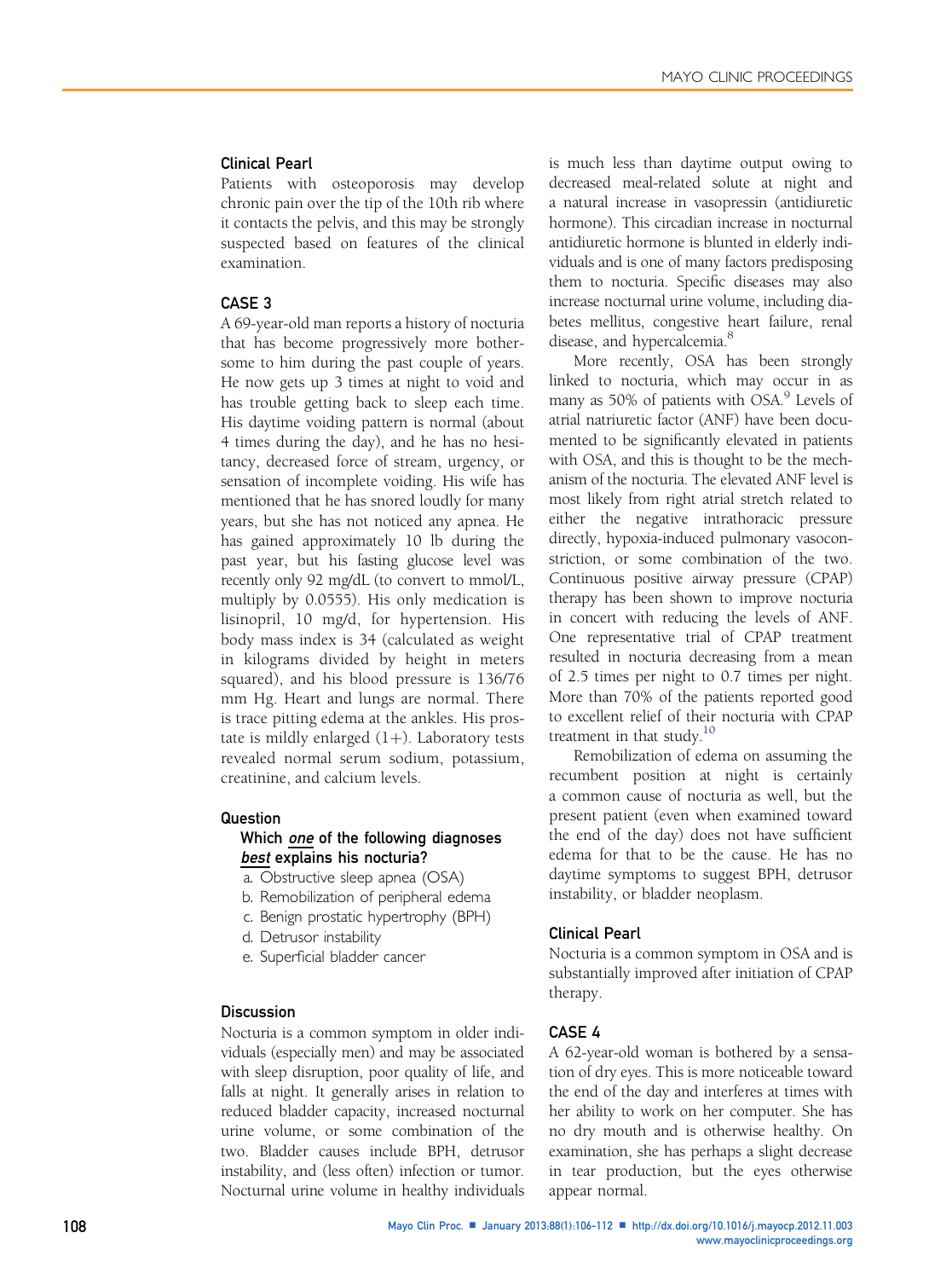## Question

In addition to the use of artificial tears, which one of the following is most likely to help her symptoms?

- a. Evening primrose oil
- b. Vitamin E
- c. Vitamin D
- d. Horse chestnut extract
- e. Fish oil

#### **Discussion**

Dry eyes are a common symptom and occur in up to 30% of those older than 50 years. $11$ Mechanisms include decreased tear production and increased evaporative loss (often related to changes in the complex lipid composition of the outer layer of the tear film). Several medications have been implicated, including estrogens, antihistamines, anticholinergics, and selective serotonin reuptake inhibitors. The symptoms can be quite distracting in some cases and can have a major effect on visual acuity, social functioning, and workplace productivity. Most cases will not be related to Sjögren syndrome or other systemic diseases and may be treated symptomatically.

The first line of treatment in all cases is the use of artificial tears. In addition, fish oil may be beneficial. Several studies have established an association between decreased dietary intake of omega-3 fatty acids and dry eye syndrome.<sup>[12-14](#page-5-0)</sup> The mechanism is not entirely clear but is thought to relate to effects on meibomian gland oils. A recent small, randomized, double-blind trial of patients with mild to moderate dry eye syndrome used a daily dose of fish oil that contained 450 mg of eicosapentaenoic acid, 300 mg of docosahexaenoic acid, and 1000 mg of flaxseed oil. After 90 days, those in the treatment group had a notable increase in tear volume compared with the placebo group. Furthermore, 70% of the treated group had become asymptomatic compared with only 37% of those who took placebo.<sup>[15](#page-5-0)</sup>

## Clinical Pearl

Fish oil seems to be beneficial in treating the symptoms of dry eye syndrome.

### CASE 5

Three months ago, a 64-year-old male accountant experienced an episode of left arm weakness lasting 15 minutes that was diagnosed as a transient ischemic attack (TIA). He was found to be in atrial fibrillation at that time. Findings on carotid ultrasonography were normal, and his echocardiogram showed normal left ventricular function and no valvular disease. He has no cardiac symptoms and no additional remarkable medical history apart from hypertension. He takes lisinopril, 10 mg/d, and warfarin, 5 mg/d. His international normalized ratio has been consistently in the 2 to 3 range on his current dose of warfarin. His examination findings are normal except for an irregular heart rhythm at a rate of 84 beats/min. His blood pressure is 130/82 mm Hg. His father died of intracranial bleeding while taking warfarin, and the patient worries that he may be at risk for the same outcome. He has also been troubled by epistaxis and easy bruising and wonders just how important it is for him to continue taking anticoagulants.

## **Question**

# If the patient were to stop taking warfarin, what would be his risk of a stroke within the next year?

a. 4%

- b. 6%
- c. 7.5%
- d. 12%
- e. 18%

## **Discussion**

The CHADS<sub>2</sub> score is a well-validated method of estimating the risk of stroke in patients with atrial fibrillation<sup>[16,17](#page-5-0)</sup> and is enormously helpful in making decisions as to who should be undergoing long-term anticoagulation. It is also easy to use and remember, as patients are assigned 1 point each for congestive heart failure, hypertension, age 75 years and older, and diabetes mellitus and 2 points for stroke or TIA. However, there are currently 2 commonly used versions of the  $CHADS<sub>2</sub> score$ , each derived from different populations with considerable interstudy variation in risk of stroke. This is illustrated in [Table 1,](#page-4-0) which shows rates of stroke in patients with atrial fibrillation not undergoing anticoagulation from the 2 studies.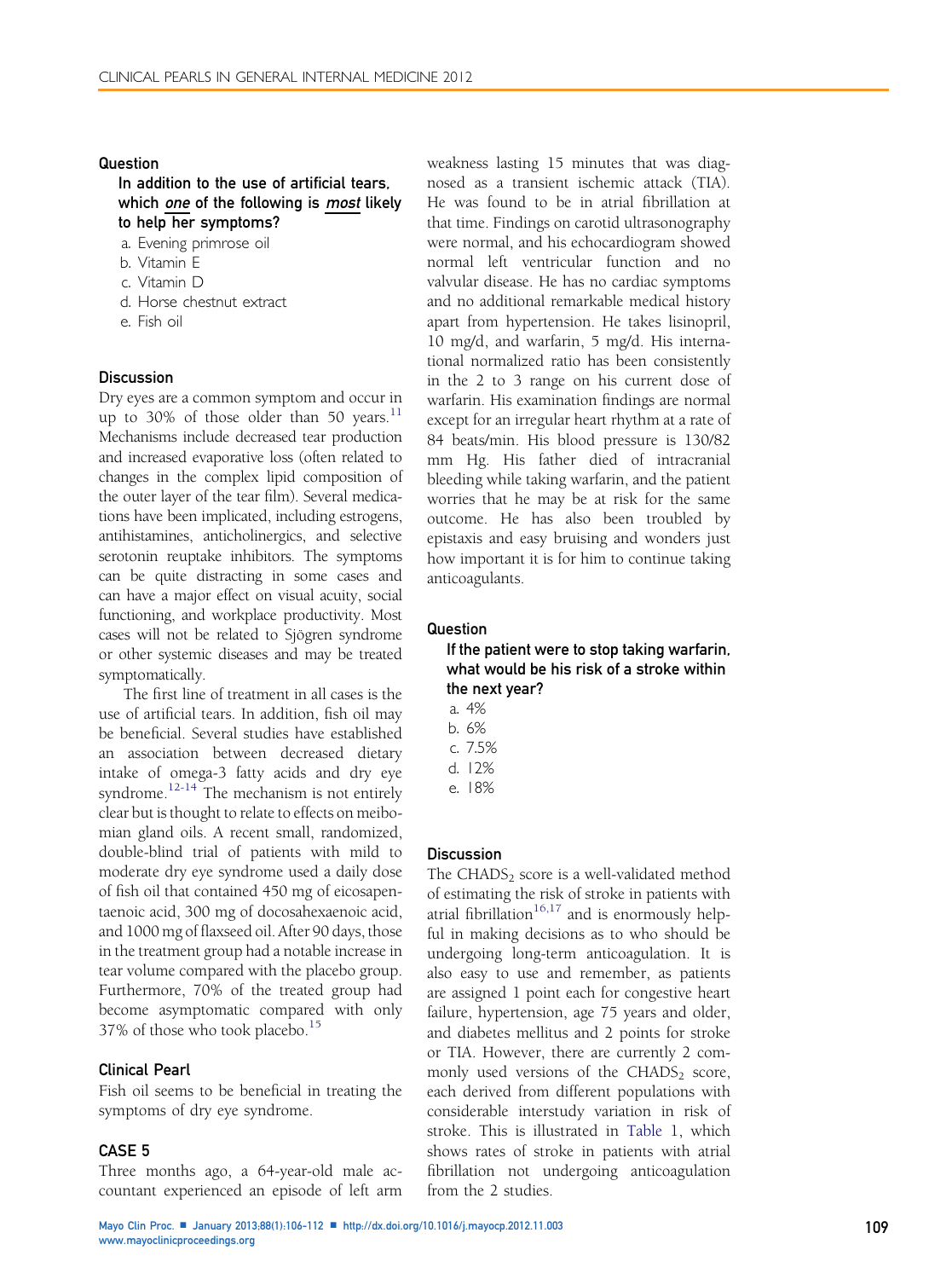<span id="page-4-0"></span>

| TABLE 1. Rates of Stroke in Patients With Atrial Fibrillation Not Undergoing Anticoagulation |                        |                    |                              |  |  |  |  |
|----------------------------------------------------------------------------------------------|------------------------|--------------------|------------------------------|--|--|--|--|
| $CHADS2$ or<br>CHA <sub>2</sub> DS <sub>2</sub> -VASc score                                  | Annual stroke risk     |                    | Annual thromboembolism risk  |  |  |  |  |
|                                                                                              | Lower-risk cohort      | Higher-risk cohort | in the $CHA2DS2-VASc cohort$ |  |  |  |  |
| $\overline{0}$                                                                               | 0.49                   | 1.9                | 0.8                          |  |  |  |  |
|                                                                                              | 1.52                   | 2.8                | 2.0                          |  |  |  |  |
| $\overline{2}$                                                                               | 2.50                   | 4.0                | 3.7                          |  |  |  |  |
| 3                                                                                            | 5.27                   | 5.9                | 5.9                          |  |  |  |  |
| $\overline{4}$                                                                               | 6.02                   | 8.5                | 9.3                          |  |  |  |  |
| 5                                                                                            | 6.88 (5 or 6 combined) | 12.5               | 15.3                         |  |  |  |  |
| 6                                                                                            | 6.88 (5 or 6 combined) | 18.2               | 19.7                         |  |  |  |  |
| $\overline{7}$                                                                               | <b>NA</b>              | <b>NA</b>          | 21.5                         |  |  |  |  |
| 8                                                                                            | <b>NA</b>              | <b>NA</b>          | 22.4                         |  |  |  |  |
| 9                                                                                            | <b>NA</b>              | <b>NA</b>          | 23.6                         |  |  |  |  |
| $NA = not applicable.$                                                                       |                        |                    |                              |  |  |  |  |

|  | TABLE 1. Rates of Stroke in Patients With Atrial Fibrillation Not Undergoing Anticoagulation |  |
|--|----------------------------------------------------------------------------------------------|--|
|  |                                                                                              |  |

The lower-risk cohort involved ambulatory patients with a mean age of 71 years,  $17$  and the original study (the higher-risk cohort) validating the index involved Medicare patients with a mean age of 81 years who had been hospital-ized in the past year.<sup>[18](#page-6-0)</sup> Although either index may be used in the appropriate setting, the higher-risk cohort is likely better matched to a substantial proportion of the frail elderly patients seen by many physicians.

The  $CHA<sub>2</sub>DS<sub>2</sub>-VASc$  score adds another layer of precision by giving 1 point for age 65 to 74 years (and an additional point for age  $\geq$ 75 years) and adding 1 point for vascular disease and female sex. This prediction rule has particular utility in identifying patients who are truly at low risk for stroke and for whom warfarin therapy may be safely withheld  $^{18,19}$  $^{18,19}$  $^{18,19}$ 

For patients with a history of stroke or TIA, all of these models may underestimate the risk of recurrent stroke. The patient in

TABLE 2. Time Required for 10% of Women to Transition to a BMD of **Osteoporosis** Baseline osteopenia level T score Interval to reach a BMD of osteoporosis (y) Normal 17.4<br>
1.00 or better 17.4<br>
16.5<br>
16.5 Mild 16.5<br>Moderate 1.01 to -1.49 16.5<br>Moderate 1.50 to -1.99 16.5 Moderate -1.50 to -1.99 4.6<br>Advanced -2.00 to -2.49 4.6  $-2.00$  to  $-2.49$ 

 $BMD =$  bone mineral density.

## CASE 6

of follow-up.

Clinical Pearl

experienced a TIA or stroke.

A 67-year-old woman undergoes osteoporosis screening using dual-energy x-ray absorptiometry (DXA) and is found to have osteopenia. Her T scores at the femur neck and total hip are both  $-1.6$ . She receives appropriate vitamin D and calcium therapy and has no other osteoporosis risk factors. She took estrogen for 4 years after menopause at age 50 years.

The  $CHADS<sub>2</sub>$  and  $CHA<sub>2</sub>DS<sub>2</sub>-VASC$  scores provide an accurate estimation of stroke risk in patients with atrial fibrillation but considerably underestimate the risk in those who have

this case has a CHADS<sub>2</sub> and a CHA<sub>2</sub>DS<sub>2</sub>-VASc score of 3 (2 points for TIA and 1 point for hypertension) and would thus be estimated to have an annual stroke risk of approximately 5% to 6%. However, data from the placebo arm of the European Atrial Fibrillation Trial (a randomized trial of warfarin for secondary prevention after TIA or minor stroke) indicate that his actual stroke risk is closer to 12% per year.<sup>[20](#page-6-0)</sup> In that study, the patients were randomized within 3 months after a TIA or stroke, but the curves for this increased risk in the placebo arm did not significantly flatten through up to 3 years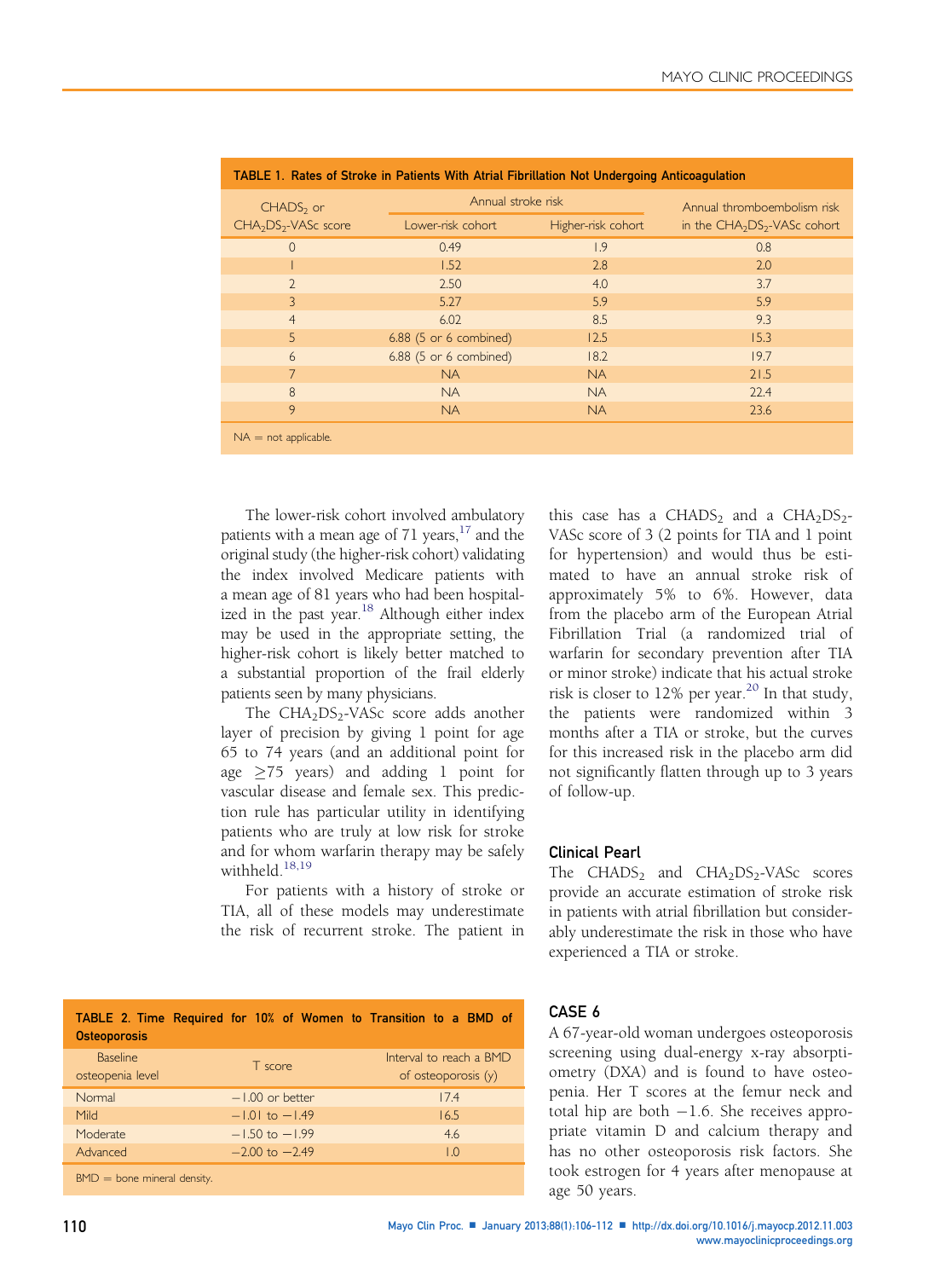#### <span id="page-5-0"></span>Question

What is the *most appropriate* interval to wait before retesting her bone density?

- a. 1 year
- b. 2 years
- c. 3 years
- d. 5 years
- e. 10 years

## **Discussion**

Current osteoporosis screening guidelines advise bone mineral density (BMD) screening for osteoporosis in women 65 years and older. However, evidence-based guidance has been lacking as to the optimal screening interval for repeating this testing based on the initial BMD result. This question has now been addressed by data from a cohort of women from the Study of Osteoporotic Fractures. Five thousand women 67 years and older without osteoporosis on their initial DXA screening were followed prospectively for up to 15 years. The DXA screening was repeated in years 2, 6, 8, 10, and 16. The outcome of interest was the time required for 10% of women to transition to a BMD of osteoporosis  $(T \text{ score} < -2.5)$  before incident hip/clinical vertebral fracture or before receiving treatment for osteoporosis. Patients were classified according to their baseline BMD, and the time required to reach this primary outcome was found to vary considerably [\(Table 2](#page-4-0)).

Age was a factor in determining the testing intervals. For example, although the overall testing interval was approximately 5 years for those with moderate osteopenia, for women 85 years and older it was closer to 3 years.<sup>[21](#page-6-0)</sup> Although these data provide useful information to physicians regarding when to retest with DXA, it is important to remember that BMD is only one factor in determining risk of fracture. Treatment and testing decisions should ultimately be based on overall risk assessment (eg, Fracture Risk Assessment score). Women at higher risk (eg, corticosteroid users) need more frequent testing.

#### Clinical Pearl

In most women who are at average risk for osteoporosis, the decision of when to retest the BMD may be based on the initial BMD

result. Longer intervals may be appropriate for many of these women.

Abbreviations and Acronyms: ANF = atrial natriuretic factor;  $BMD =$  bone mineral density;  $BPH =$  benign prostatic hypertrophy;  $CPAP =$  continuous positive airway pressure;  $DXA = dual-energy x-ray absorptionetry;  $OSA = obstruc$$ tive sleep apnea;  $TIA =$  transient ischemic attack; URTI = upper respiratory tract infection

Correspondence: Address to John B. Bundrick, MD, Division of General Internal Medicine, Mayo Clinic, 200 First St SW, Rochester, MN 55905 [\(bundrick.john@mayo.edu\).](mailto:bundrick.john@mayo.edu)

#### **REFERENCES**

- 1. Albalawi ZH, Othman SS, Alfaleh K. Intranasal ipratropium bromide for the common cold. Cochrane Database Syst Rev. 2011;(7):CD008231.
- 2. Eccles R, Martensson K, Chen SC. Effects of intranasal xylometazoline, alone or in combination with ipratropium, in patients with common cold. Curr Med Res Opin. 2010;26(4):889-899.
- 3. Singh M, Das RR. Zinc for the common cold. Cochrane Database Syst Rev. 2011;(2):CD001364.
- 4. Siminoski K, Warshawski RS, Jen H, Lee KC. Accuracy of physical examination using the rib-pelvis distance for detection of lumbar vertebral fractures. Am J Med. 2003;115(3):233-236.
- 5. Green AD, Colon-Emeric CS, Bastian L, Drake MT, Lyles KW. Does this woman have osteoporosis? JAMA. 2004;292(23): 2890-2900.
- 6. Simpson C, Greenough WB III. Abdominal pain in an elderly osteoporotic patient: ribs on pelvis syndrome. J Am Geriatr Soc. 2004;52(6):1039.
- 7. Wynne AT, Nelson MA, Nordin BE. Costo-iliac impingement syndrome. *J Bone Joint Surg Br.* 1985;67(1):124-125.
- 8. Weiss JP, Blaivas JG. Nocturia. Curr Urol Rep. 2003;4(5):362-366.
- 9. Krieger J, Petiau C, Sforza E, Delanoe C, Hecht MT, Chamouard V. Nocturnal pollakiuria is a symptom of obstructive sleep apnea. Urol Int. 1993;50:93-97.
- 10. Margel D, Shochat T, Getzler O, Livne PM, Pillar G. Continuous positive airway pressure reduces nocturia in patients with obstructive sleep apnea. Urology. 2006;67(5):974-977.
- 11. The epidemiology of dry eye disease: report of the Epidemiology Subcommittee of the International Dry Eye WorkShop (2007). Ocul Surf. 2007;5(2):93-107.
- 12. Miljanovic B, Trivedi KA, Dana MR, Gilbard JP, Buring JE, Schaumberg DA. Relation between dietary n-3 and n-6 fatty acids and clinically diagnosed dry eye syndrome in women. Am J Clin Nutr. 2005;82(4):887-893.
- 13. Oxholm P, Asmussen K, Wiik A, Horrobin DF. Essential fatty acid status in cell membranes and plasma of patients with primary Sjogren's syndrome: correlations to clinical and immunologic variables using a new model for classification and assessment of disease manifestations. Prostaglandins Leukot Essent Fatty Acids. 1998;59(4):239-245.
- 14. Sullivan BD, Cermak JM, Sullivan RM, et al. Correlations between nutrient intake and the polar lipid profiles of meibomian gland secretions in women with Sjogren's syndrome. Adv Exp Med Biol. 2002;506(pt A):441-447.
- 15. Wojtowicz JC, Butovich I, Uchiyama E, Aronowicz J, Agee S, McCulley JP. Pilot, prospective, randomized, double-masked, placebo-controlled clinical trial of an omega-3 supplement for dry eye. Cornea. 2011;30(3):308-314.
- 16. Go AS, Hylek EM, Chang Y, et al. Anticoagulation therapy for stroke prevention in atrial fibrillation: how well do randomized trials translate into clinical practice? JAMA. 2003;290(20): 2685-2692.
- 17. Gage BF, Waterman AD, Shannon W, Boechler M, Rich MW, Radford MJ. Validation of clinical classification schemes for